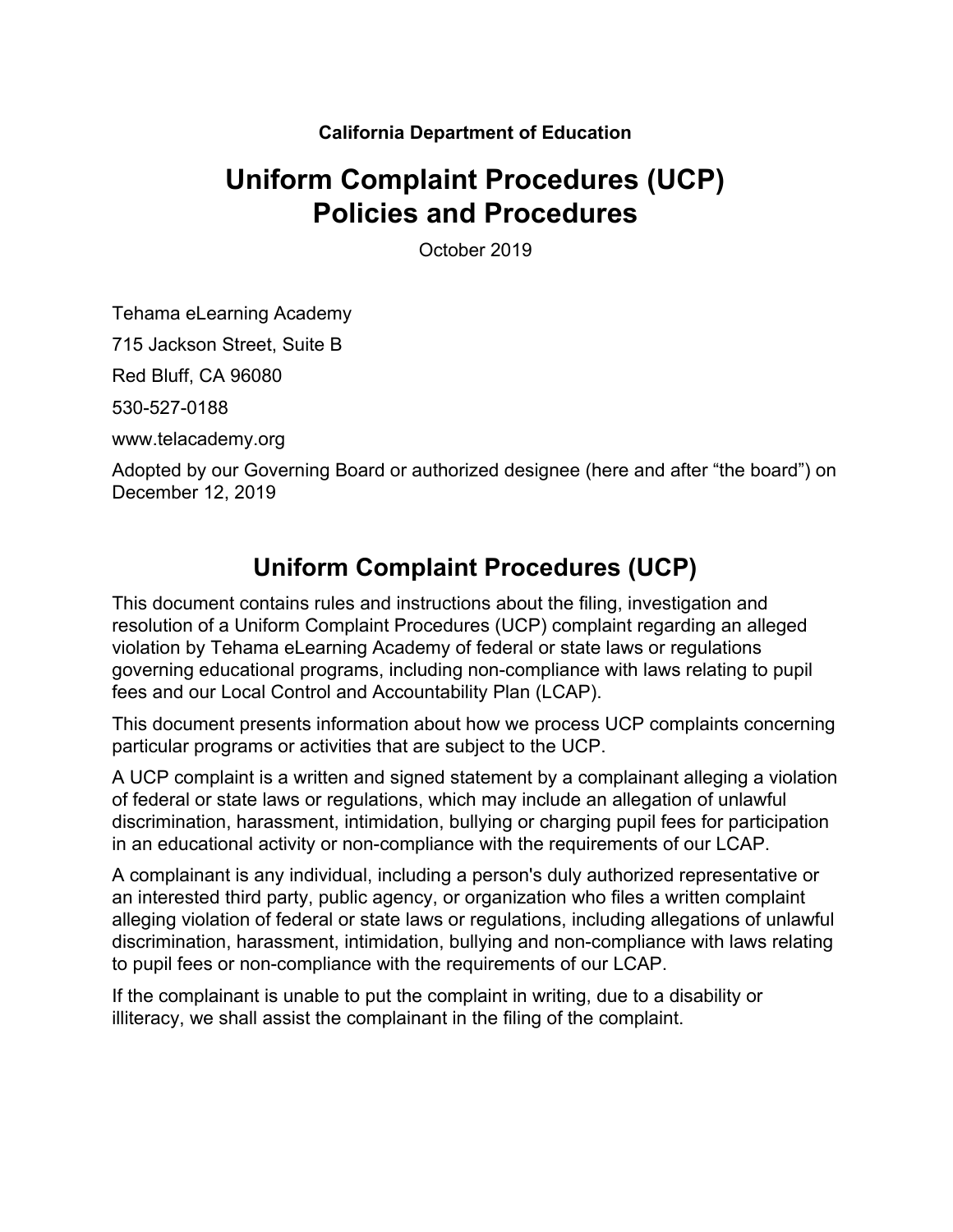### **The Responsibilities of Tehama eLearning Academy**

We shall have the primary responsibility to ensure compliance with applicable state and federal laws and regulations.

We shall investigate and seek to resolve, in accordance with our UCP process, any complaints alleging failure to comply with applicable state and federal laws and regulations including, but not limited to, allegations of discrimination, harassment, intimidation, or bullying or noncompliance with laws relating to all programs and

activities implemented by the Tehama eLearning Academy that are subject to the UCP.

The Tehama eLearning Academy developed the Uniform Complaint Procedures (UCP) process with policies and procedures adopted by our board.

According to state and federal codes and regulations, the programs and activities subject to the UCP are:

- Accommodations for Pregnant and Parenting Pupils
- Adult Education
- After School Education and Safety
- Agricultural Career Technical Education
- Career Technical and Technical Education; Career Technical; Technical Training (State)
- Career Technical Education (Federal)
- Child Care and Development
- Compensatory Education
- Course Periods without Educational Content
- Education Of Pupils In Foster Care, Pupils Who Are Homeless, Former Juvenile Court Pupils Now Enrolled In A School District, and Pupils Of Military Families
- Every Student Succeeds Act / No Child Left Behind (Titles I–VII)
- Local Control and Accountability Plans (LCAP)
- Migrant Education
- Physical Education Instructional Minutes
- Pupil Fees
- Reasonable Accommodations to a Lactating Pupil
- Regional Occupational Centers and Programs
- School Plans For Student Achievement
- School Safety Plans
- Schoolsite Councils
- State Preschool
- State Preschool Health And Safety Issues In LEAs Exempt From Licensing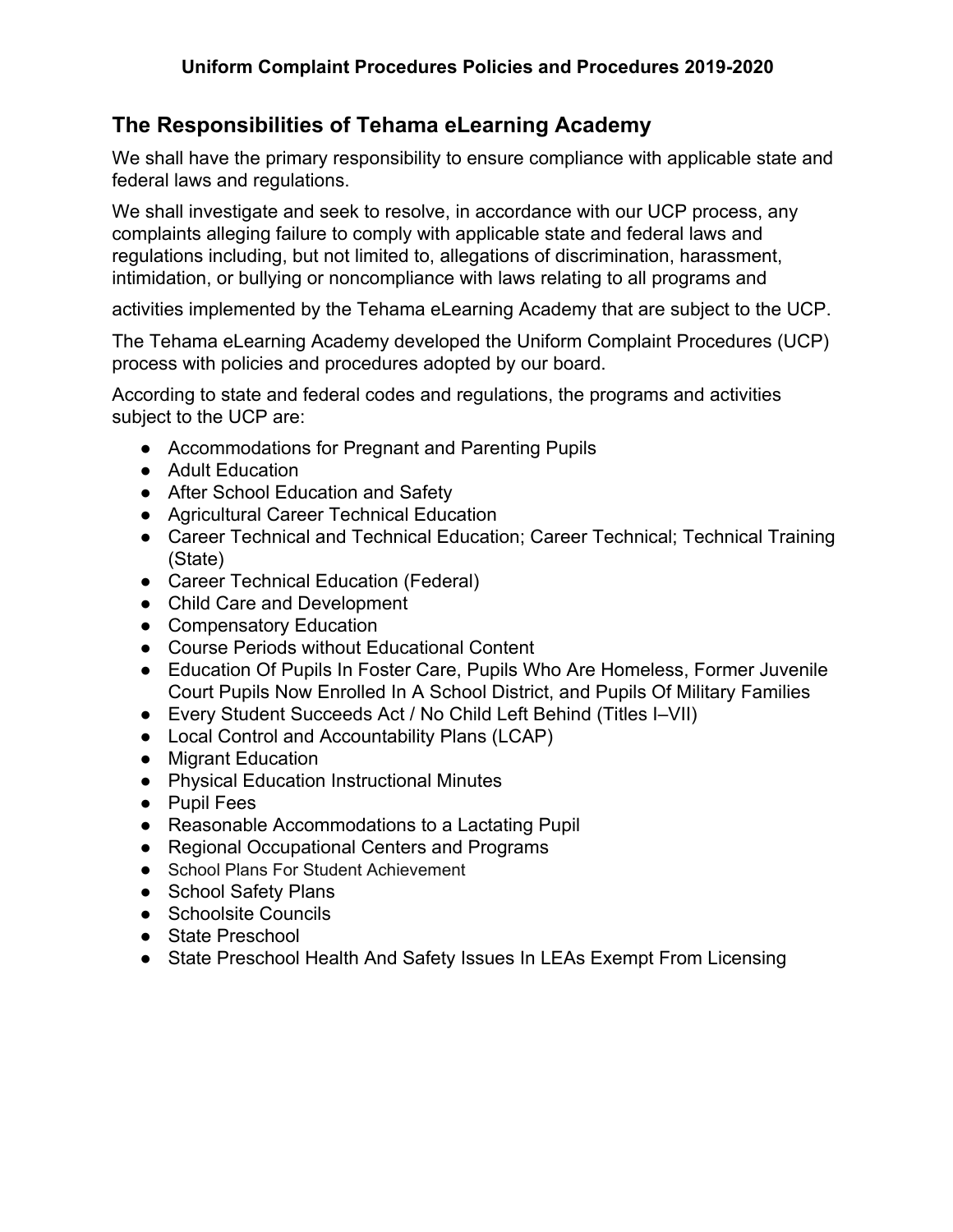The following complaints shall be referred to other agencies for appropriate resolution and are not subject to our UCP process set forth in this document unless these procedures are made applicable by separate interagency agreements:

Allegations of child abuse shall be referred to County Department of Social Services (DSS), Protective Services Division or appropriate law enforcement agency.

Health and safety complaints regarding a Child Development Program shall be referred to The Department of Social Services for licensed facilities, and to the appropriate Child Development regional administrator for licensing-exempt facilities.

Employment discrimination, harassment, intimidation or bullying complaints shall be sent to the State Department of Fair Employment and Housing (DFEH).

Allegations of fraud shall be referred to the Legal, Audits and Compliance Branch in the California Department of Education (CDE).

#### **Pupil Fees**

A pupil fee is a fee, deposit, or other charge imposed on pupils, or a pupil's parents or guardians, in violation of state codes and constitutional provisions which require educational activities to be provided free of charge to all pupils without regard to their families' ability or willingness to pay fees or request special waivers. Educational activities are those offered by a school, school district, charter school, or county office of education that constitute a fundamental part of education, including, but not limited to, curricular and extracurricular activities.

A pupil fee includes, but is not limited to, all of the following:

A fee charged to a pupil as a condition for registering for school or classes, or as a condition for participation in a class or extracurricular activity, regardless of whether the class or activity is elective or compulsory, or is for credit.

A security deposit, or other payment, that a pupil is required to make to obtain a lock, locker, book, class apparatus, musical instrument, clothes, or other materials or equipment.

A purchase that a pupil is required to make to obtain materials, supplies, equipment, or clothes associated with an educational activity.

#### **The Local Control Accountability Plan**

The LCAP is an important component of the Local Control Funding Formula (LCFF), the revised school finance system that overhauled how California funds its K-12 schools. Under the LCFF we are required to prepare an LCAP, which describes how we intend to meet annual goals for our pupils, with specific activities to address state and local priorities identified pursuant to California *Education Code* (*EC*) Section 52060(d).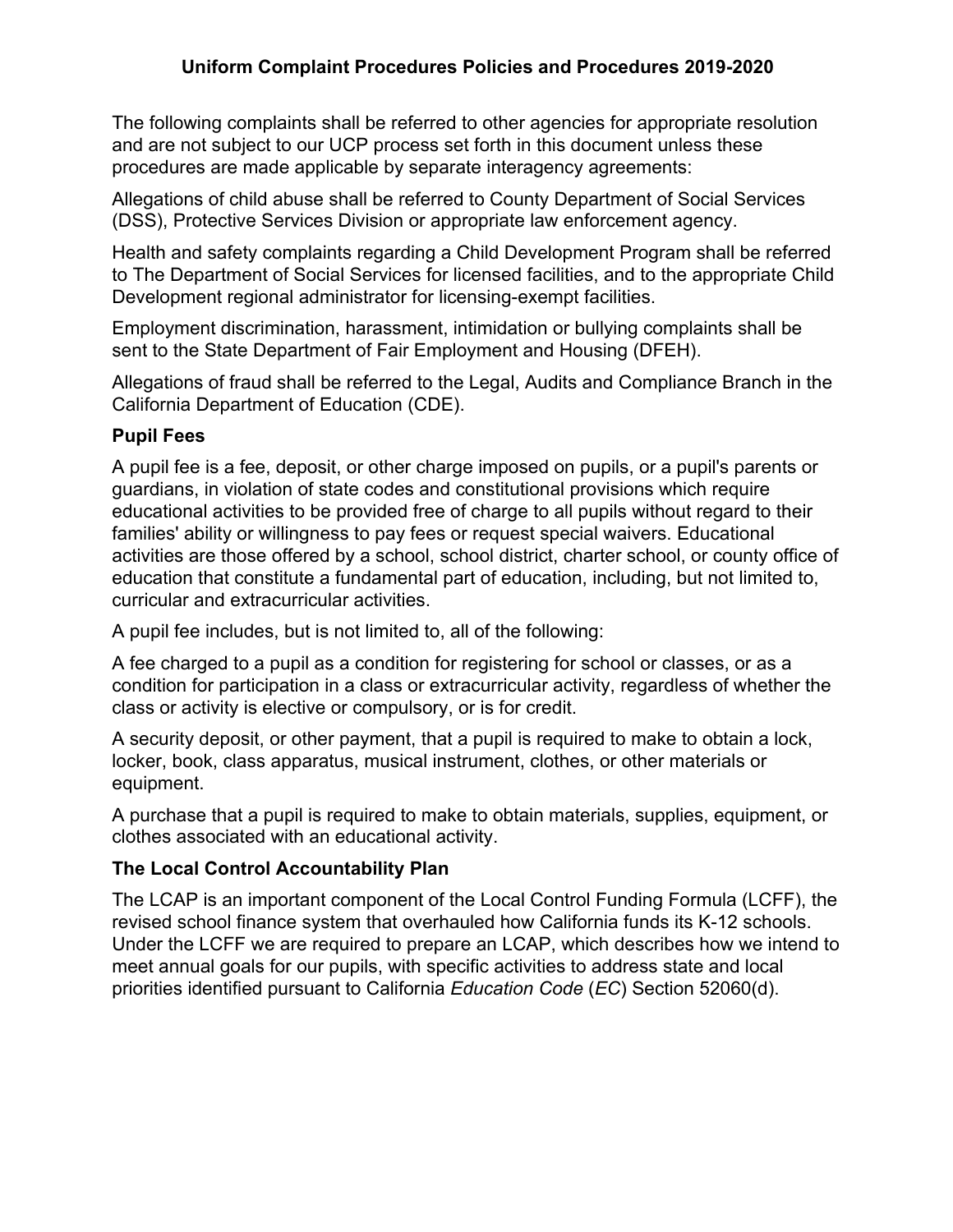### **The UCP Annual Notice**

We ensure annual dissemination of a written notice of our complaint procedures to all students, employees, parents or guardians of its students, school and district advisory committee members, appropriate private school officials or representatives, and other interested parties that includes information regarding allegations about discrimination, harassment, intimidation, or bullying.

Our UCP Annual Notice shall also include information regarding the requirements of *EC* Section 49010 through 49013 relating to pupil fees and information regarding the requirements of *EC* Section 52075 relating to the LCAP.

Our UCP Annual Notice shall be in English and in the primary language, pursuant to section 48985 of the Education Code, or mode of communication of the recipient of the notice.

In order to identify appropriate subjects of state preschool health and safety issues, we also have a notice that is posted in each California state preschool program classroom in each school notifying parents, guardians, pupils, and teachers of (1) the health and safety requirements under Title 5 of the *California Code of Regulations* that apply to California state preschool programs pursuant to *HSC* section 1596.7925 and (2) where to get a form for a state preschool health and safety issues complaint.

### **Filing UCP Complaints**

#### **When Filing Pupil Fees UCP Complaints**

A pupil fees complaint may be filed with the principal of a school or our superintendent or his or her designee.

A pupil fees complaint and/or an LCAP complaint may be filed anonymously if the complaint provides evidence or information leading to evidence to support an allegation of noncompliance.

A pupil fees complaint shall be filed no later than one year from the date the alleged violation occurred.

#### **When Filing State Preschool Health and Safety Issues UCP Complaints**

UCP complaints regarding state preschool health and safety issues pursuant to *HSC* section 1596.7925 shall include the following statements:

File with the preschool program administrator or his or her designee.

A state preschool health and safety issues complaint pursuant to *HSC* section 1596.7925 about problems beyond the authority of the preschool program administrator shall be forwarded in a timely manner, but not to exceed 10 working days to the appropriate local educational agency official for resolution.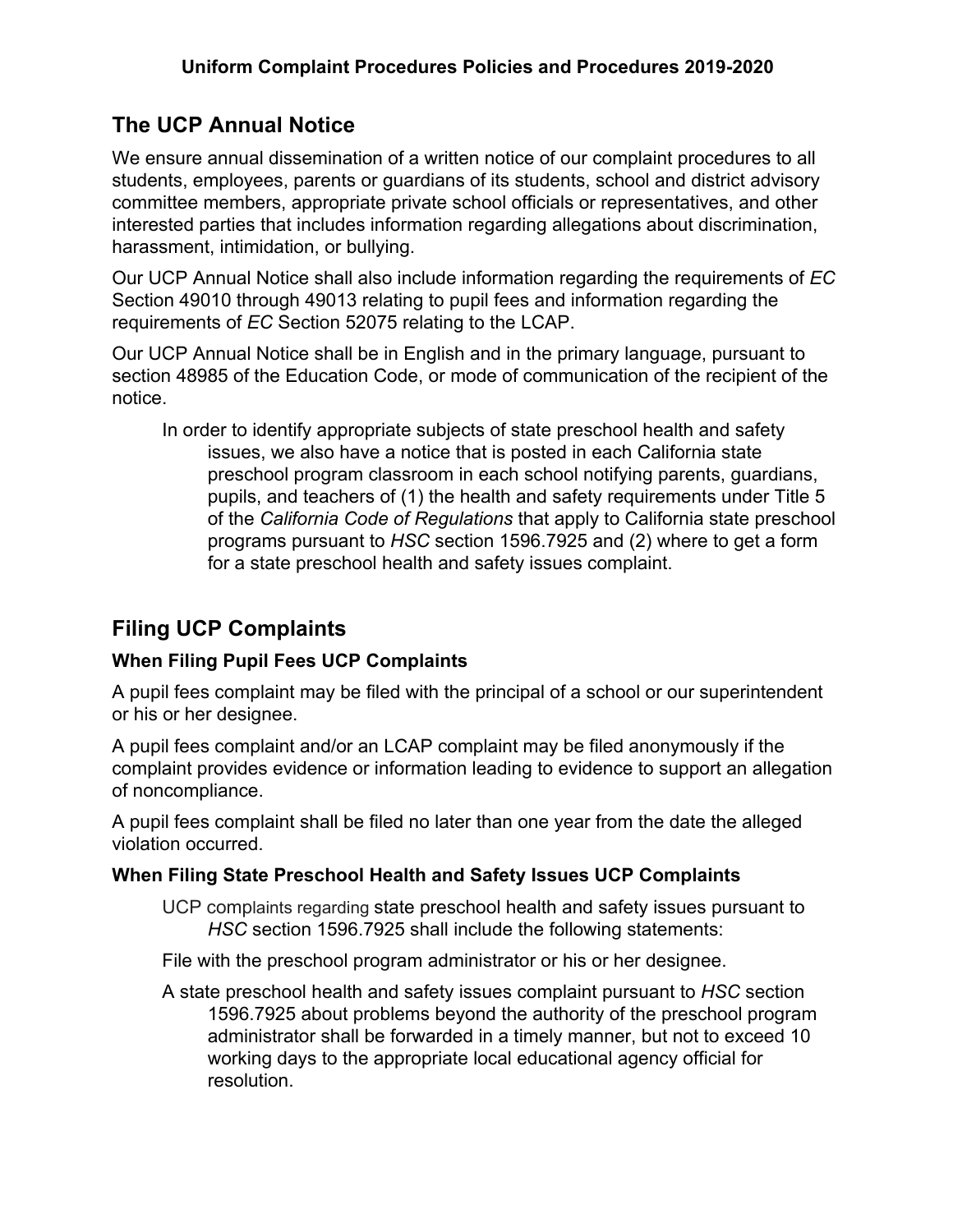#### **Uniform Complaint Procedures Policies and Procedures 2019-2020**

- A state preschool health and safety issues complaint pursuant to *HSC* section 1596.7925 may be filed anonymously. A complainant who identifies himself or herself is entitled to a response if he or she indicates that a response is requested. A complaint form shall include a space to mark to indicate whether a response is requested. If Section 48985 of the *Education Code* is otherwise applicable, the response, if requested, and report shall be written in English and the primary language in which the complaint was filed.
- A complaint form for a state preschool health and safety issue pursuant to *HSC* section 1596.7925 shall specify the location for filing a complaint. A complainant may add as much text to explain the complaint as he or she wishes.

#### **When Filing All UCP Complaints**

We will provide an opportunity for complainants and/or representatives to present evidence or information.

Refusal by the complainant to provide the investigator with documents or other evidence related to the allegations in the complaint, or to otherwise fail or refuse to cooperate in the investigation or engage in any other obstruction of the investigation, may result in the dismissal of the complaint because of a lack of evidence to support the allegations.

Refusal by Tehama eLearning Academy to provide the investigator with access to records and/or other information related to the allegation in the complaint, or to otherwise fail or refuse to cooperate in the investigation or engage in any other obstruction of the investigation, may result in a finding based on evidence collected that a violation has occurred and may result in the imposition of a remedy in favor of the complainant.

The complaint will be investigated and a written report with a Decision will be issued to the complainant by us within 60 days from the date of the receipt of the complaint, unless the complainant agrees in writing to an extension of time.

This report will contain the following elements:

- i. The findings of fact based on the evidence gathered.
- ii. Conclusion of law.
- iii. Disposition of the complaint.
- iv. The rationale for such a disposition.
- v. Corrective actions, if any are warranted.
- vi. Notice of the complainant's right to appeal our Decision to the CDE.
- vii. Procedures to be followed for initiating an appeal to CDE.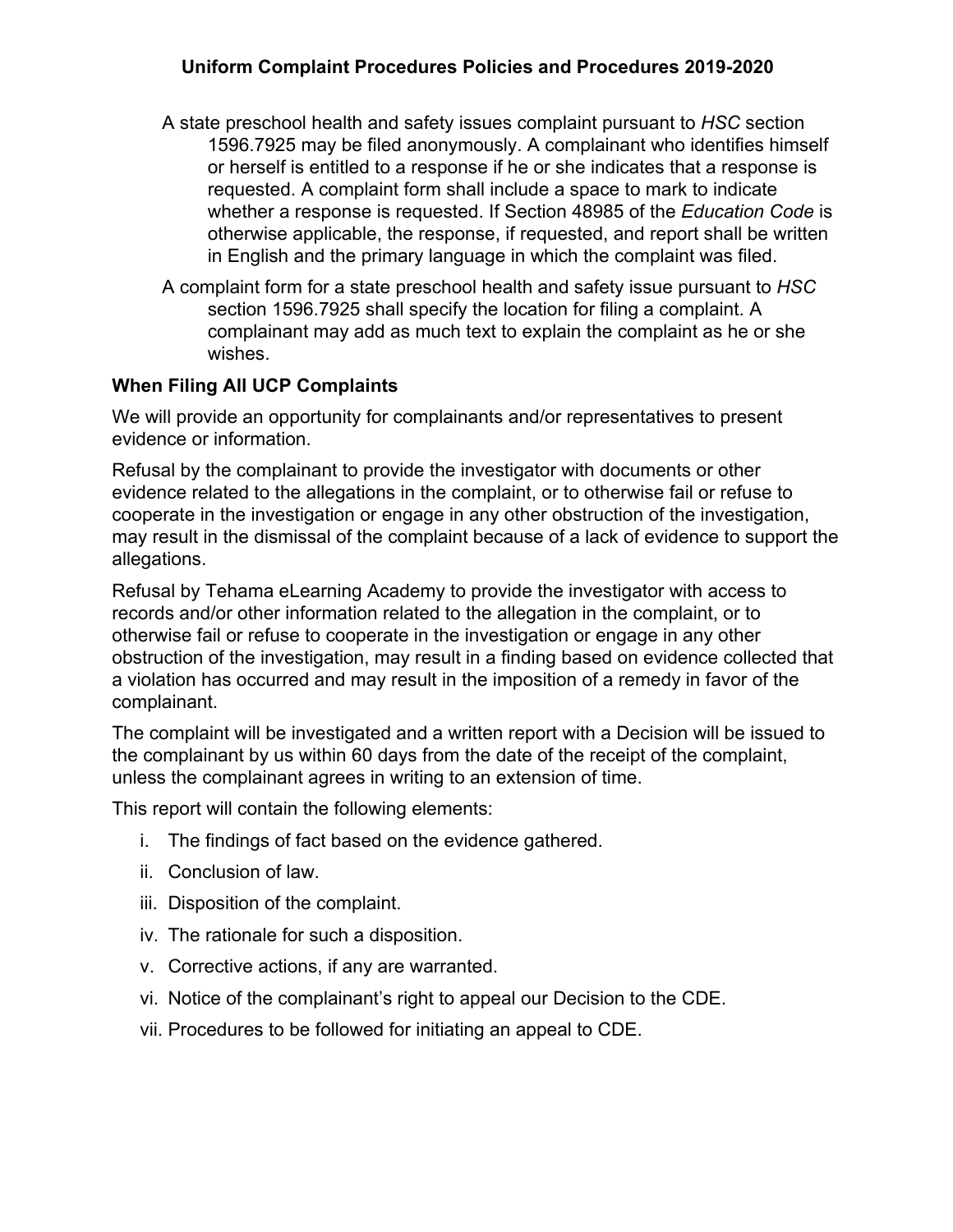#### **Uniform Complaint Procedures Policies and Procedures 2019-2020**

The preschool program administrator or the designee of the district superintendent shall (1) make all reasonable efforts to investigate any problem within his or her authority. Investigations shall begin within 10 days of the receipt of the complaint and (2) remedy a valid complaint within a reasonable time period, but not to exceed 30 working days from the date the complaint was received and report to the complainant the resolution of the complaint within 45 working days of the initial filing. If the preschool program administrator makes this report, he or she shall also report the same information in the same timeframe to the designee of the district superintendent.

### **UCP Complaint Investigation**

The staff member, position, or unit responsible to receive and investigate UCP complaints and ensure our compliance in our agency is

Superintendent Sara Smith Address: 1135 Lincoln Street Red Bluff, CA 96080 Phone: (530) 527-5811 Electronic mail address: ssmith1@tehamaschools.org

The staff member, position, or unit responsible to receive and investigate UCP complaints and ensure our compliance in our agency is knowledgeable about the laws and programs assigned to investigate.

The *Tehama eLearning Academy* will investigate all allegations of unlawful discrimination, harassment, intimidation or bullying against any protected group as identified in *EC* Section 200 and 220 and Government Code (*GC*) Section section 11135, including any actual or perceived characteristics as set forth in Penal Code (*PC)* Section 422.55 or on the basis or a person's association with a person or group with one or more of these actual or perceived characteristics in any program or activity we conduct, which is funded directly by, or that receives or benefits from any state financial assistance.

Unlawful discrimination, harassment, intimidation or bullying complaints shall be filed no later than six months from the date the alleged discrimination, harassment, intimidation or bullying occurred, or six months from the date the complainant first obtained knowledge of the facts of the alleged discrimination, harassment, intimidation or bullying.

All complainants are protected from retaliation.

We advise complainants of the right to pursue civil law remedies under state or federal discrimination, harassment, intimidation or bullying laws.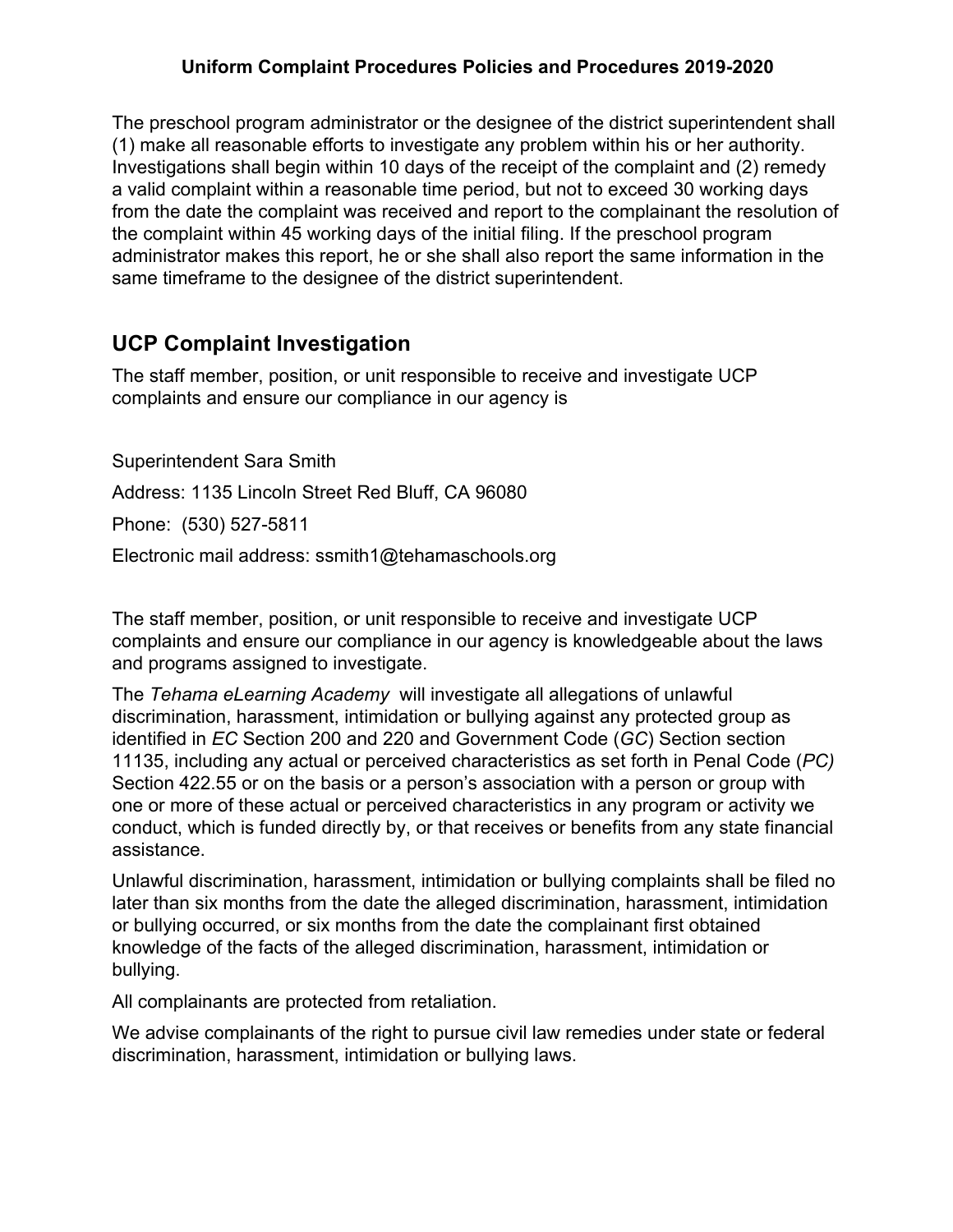### **UCP Complaint Resolution**

- If Tehama eLearning Academy finds merit in a complaint regarding Pupil Fees; Local Control and Accountability Plan (LCAP); and/or Physical Education Instructional Minutes (grades one through eight), the remedy shall to go all affected pupils and parents/guardians.
- If we find merit in a complaint regarding Reasonable Accommodations to a Lactating Pupil; Course Periods without Educational Content (grades nine through twelve); and/or Education of Pupils in Foster Care, Pupils who are Homeless, former Juvenile Court Pupils now enrolled in a school district, and pupils in military families, the public school or LEA shall provide a remedy to the affected pupil.

We ensure an attempt shall be made in good faith to engage in reasonable efforts to identify and fully reimburse all pupils, parents and guardians who paid a pupil fee within one year prior to the filing of the complaint.

- We shall report summarized data on the nature and resolution of all state preschool health and safety issues complaints on a quarterly basis to the county superintendent of schools and our board.
- The summaries shall be publicly reported on a quarterly basis at a regularly scheduled meeting of our board.
- The report shall include the number of complaints by general subject area with the number of resolved and unresolved complaints.
- We are aware that all complaints and responses are public records.

### **UCP Complaint Appeal Process**

An appeal is a request made in writing to a level higher than the original reviewing level by an aggrieved party requesting reconsideration or a reinvestigation of the lower adjudicating body's decision.

A complainant may appeal our Decision of a UCP complaint to the State Superintendent of Public Instruction (SSPI) or his or her designee at the CDE (here and after known as SSPI) regarding all specified federal and state educational programs subject to the UCP.

To appeal our Decision of all UCP complaints except State Preschool Health and Safety Issues the complainant must file a written appeal within 15 days of receiving the Decision to the SSPI.

To appeal our Decision of State Preschool Health and Safety Issues only the complainant must file a written appeal within 30 days of receiving the Decision to the SSPI.